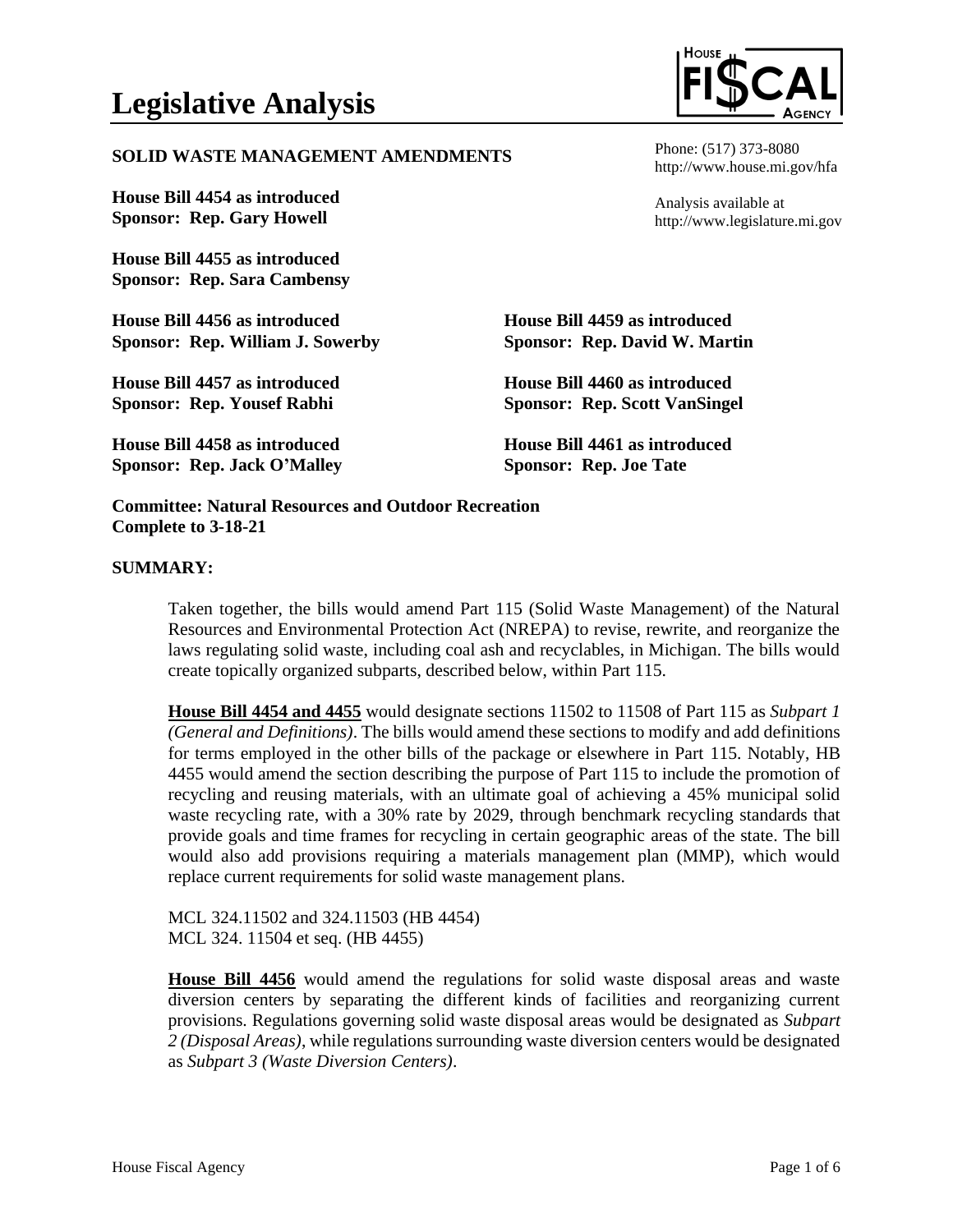Subpart 2 would govern disposal areas other than a solid waste processing and transfer facility or an incinerator that does not comply with the construction permit and operating license requirements within the subpart. Among other things, it would also do the following:

- Change certain references from Part 115 to the Michigan Administrative Code for new coal ash landfills or impoundments, or new lateral expansions of coal ash landfills or impoundments.
- Increase several of the application fees for a construction permit of a disposal area, a type II and type III landfill operating license, and certain solid waste processing and transfer facility operating licenses by doubling the current amounts.
- Allow an existing industrial waste landfill to accept industrial waste or solid waste that originates from an industrial site and is not hazardous waste regulated under Part 111 (Hazardous Waste Management) of NREPA.
- Allow the Department of Environment, Great Lakes, and Energy (EGLE) or an authorized representative to inspect and investigate, at reasonable times, conditions relating to the generation, storage, processing, transportation, management, or disposal of solid waste or any material regulated under Part 115.
- Regulate closure and postclosure undertakings.

Subpart 3 would regulate waste diversion centers, including the following:

- Requiring that waste diversion centers not receive an amount of solid waste 15% or more, by weight, of the diverted waste received by the facility.
- If the primary function of the entity is to serve as a waste diversion center, notifying EGLE of the waste diversion center upon initial operation and within 45 days after the end of each fiscal year.

MCL 324.11509 et seq. MCL 324.11521 and 324.11522 (repealed)

**House Bill 4457** would amend the financial assurance provisions in Part 115 and designate them as *Subpart 4 (Financial Assurance)*. Among other things, the bill would do the following:

- Increase the available total financial assurance bond amount to \$2.0 million as well as make clear the types of landfills that are subject to the bond.
- Remove the current financial assurance bond rate calculations for a licensed solid waste processing and transfer facility or incinerator and mandate that the bond would be \$20,000.
- Increase the listed standard closure and postclosure cost estimates.
- Increase the maximum required fund amount for a landfill or coal ash impoundment.
- Adjust and add surcharge amounts for landfills and coal ash impoundments and change the calculations from cubic yards to tons of waste.
- Allow an owner or operator of a materials utilization facility, who is required to provide financial assurance, to request that the financial assurance be terminated by submitting to EGLE a statement that the facility has maintained compliance with Part 115 and that all managed material has been removed from the facility.
- Create regulations for a landfill care fund trust fund, applicable to existing type II or III landfills.

MCL 324.11523 et seq.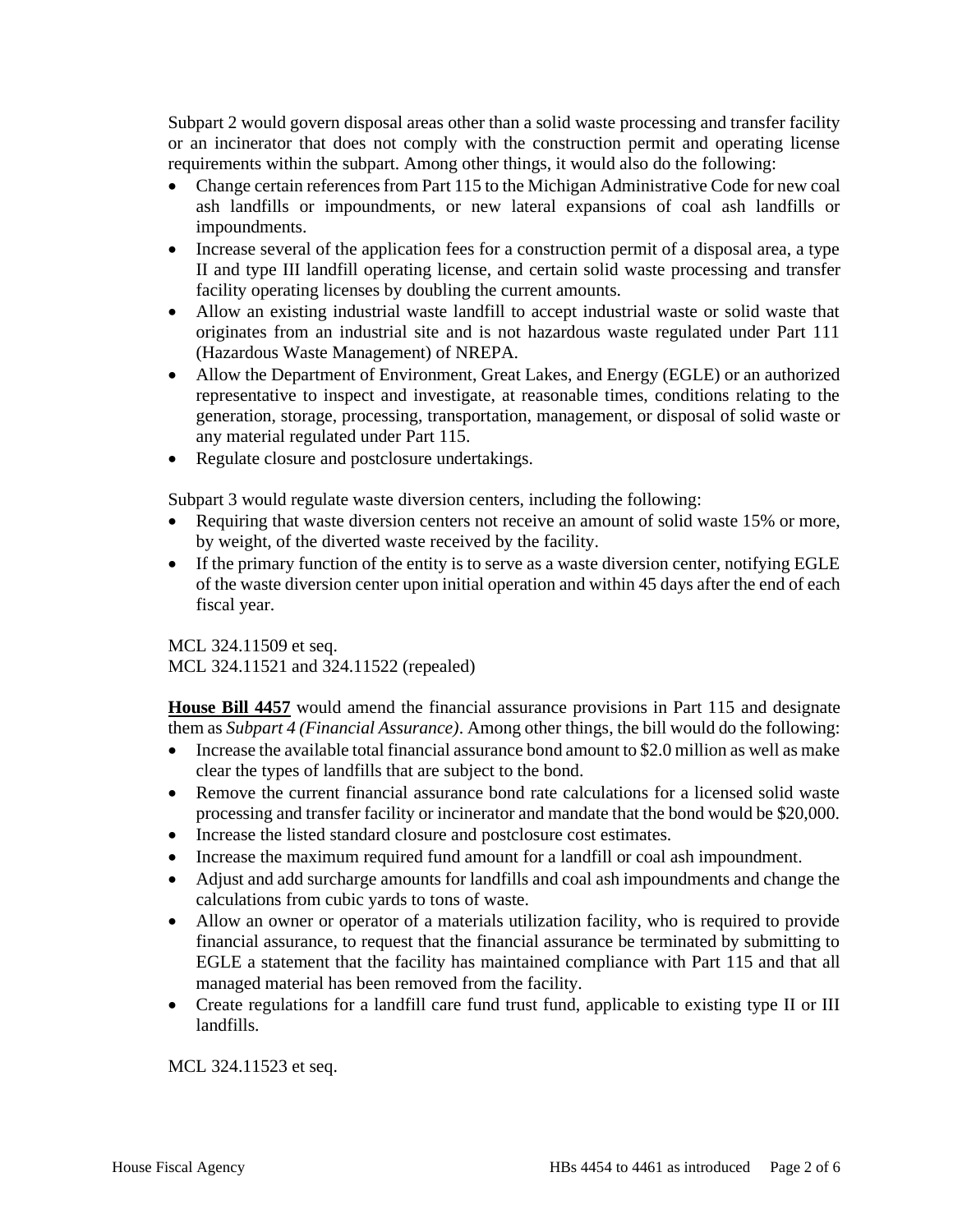**House Bill 4458** would amend and reorganize provisions of Part 115 as the following:

- *Subpart 5 (Miscellaneous)*, which would generally regulate solid waste haulers and solid waste transporting units, including the inspections of such entities, and require certain solid waste haulers to provide recycling services for single-family residences. This subpart also would change "solid waste" to "managed materials," require EGLE or a health officer to inspect and file a written report at least four times per year for each licensed disposal area and at least once per year for each approved materials utilization facility, and allow EGLE to promulgate rules to implement Part 115.
- *Subpart 6 (Incinerators and Open Burning)*, which would comprise incinerator and open burning regulations, such as prohibiting the open burning of yard waste in any municipality with a population of 7,500 or more (unless the municipality allows it through a local ordinance) and providing penalties for violations.
- *Subpart 7 (Enforcement)*, which would provide for the enforcement of Part 115, including fines for general violations.

## MCL 324.11526 et seq. MCL 324.11529, 324.11534 to 324.11538, 324.11539a, 324.11547, and 324.11548 (repealed)

**House Bill 4459** would amend and reorganize provisions of Part 115 as the following:

- *Subpart 8 (Fund and Grants)*, which would regulate the Solid Waste Management Fund. Among other things, the provisions would expand the list of purposes money from the fund could be used for (such as education and outreach and a full-time equivalent employee for the Michigan Economic Development Corporation to address recycled materials market development), as well as requiring EGLE to provide grants for new programs (such as the recycling markets program, recycling innovation program, and recycling access and voluntary participation program).
- *Subpart 9 (Beneficial Use By-Products)*, which would promote and foster the use of wastes and by-products for recycling or beneficial use.

MCL 324.11550, 324.11553, and 324.11554

**House Bill 4460** would add *Subpart 10 (Materials Utilization Facilities)* to regulate compostable materials, including household, commercial, and farming composting activities, as well as anaerobic digesters and innovative technology facilities.

Proposed MCL 324.11555 et seq.

**House Bill 4461** would add *Subpart 11 (Materials Management Plans)* to further regulate MMPs in place of current solid waste management plans. The subpart would require EGLE to ensure that each county in Michigan has an approved MMP, which could include two or more counties under the same MMP, as well as outline the procedures for county-approved agencies (CAA) to create, submit, review, monitor, enforce, amend, and fund an MMP. Additionally, EGLE would have to create a Materials Management Planning Grant Program to provide grants to county boards of commissioners or CAAs or, in the absence of either, EGLE, for MMP preparations, implementations, and maintenance.

Proposed MCL 324.11571 et seq.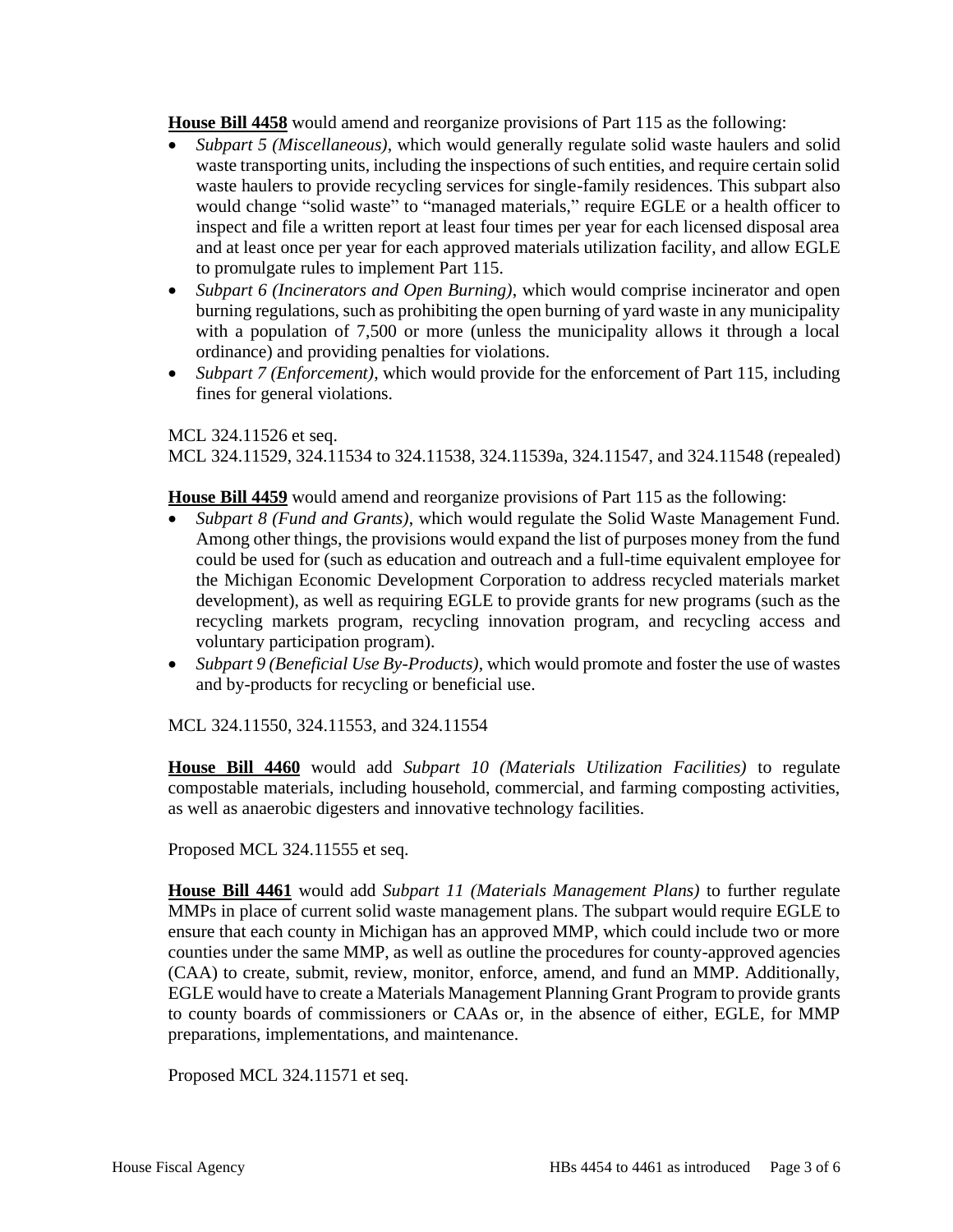Each bill would take effect 90 days after its enactment.

House Bills 4454, 4455, 4458, and 4459 are tie-barred to all of the other bills in the package. House Bills 4456, 4457, 4460, and 4461 are all tie-barred to each other and also to HBs 4454 and 4458. A bill cannot take effect unless each bill to which it is tie-barred is also enacted.

## **FISCAL IMPACT:**

**House Bills 4454 and 4455** are unlikely to directly affect costs or revenues for EGLE. Local governments that own or operate waste facilities subject to Part 115 of NREPA may experience additional costs in converting their respective solid waste management plans to meet the requirements of the new materials management plan (MMP). These costs are likely to vary, as some facilities' current plans are more in line with MMP requirements than others'. The bills are not likely to affect local government revenues.

**House Bill 4456** would increase revenue for EGLE by raising the fees required for various landfill construction permits. This revenue is deposited to the Solid Waste Management Fund, Solid Waste Staff Account. Recent fund revenues are listed below:

| FY 2014-15 | \$5.4 million |
|------------|---------------|
| FY 2015-16 | \$5.6 million |
| FY 2016-17 | \$5.7 million |
| FY 2017-18 | \$4.9 million |
| FY 2018-19 | \$6.6 million |
| FY 2019-20 | \$3.5 million |

The magnitude of annual revenue is partially dependent on the number of fee-subject facilities each year, but an increase of current fee rates is likely to lead to some degree of revenue increase.

The Solid Waste Staff Account is primarily used to support the Solid Waste Management Program. This program permits and regulates municipal and industrial solid waste disposal facilities, including landfills, transfer stations, and processing plants; administers the Electronic Waste Takeback Program; and provides aid to communities for solid waste management planning, recycling, and composting activities. Recent Gross funding for the program is listed below:

| FY 2014-15 | \$4.9 million |
|------------|---------------|
| FY 2015-16 | \$4.9 million |
| FY 2016-17 | \$5.0 million |
| FY 2017-18 | \$5.1 million |
| FY 2018-19 | \$5.2 million |
| FY 2019-20 | \$5.3 million |
| FY 2020-21 | \$6.7 million |

It is important to note that the program receives a minority of its funding from other sources, including the Coal Ash Care Fund and the Electronic Waste Recycling Fund, so the annual appropriations listed above are not solely supported by Solid Waste Management Fund revenues.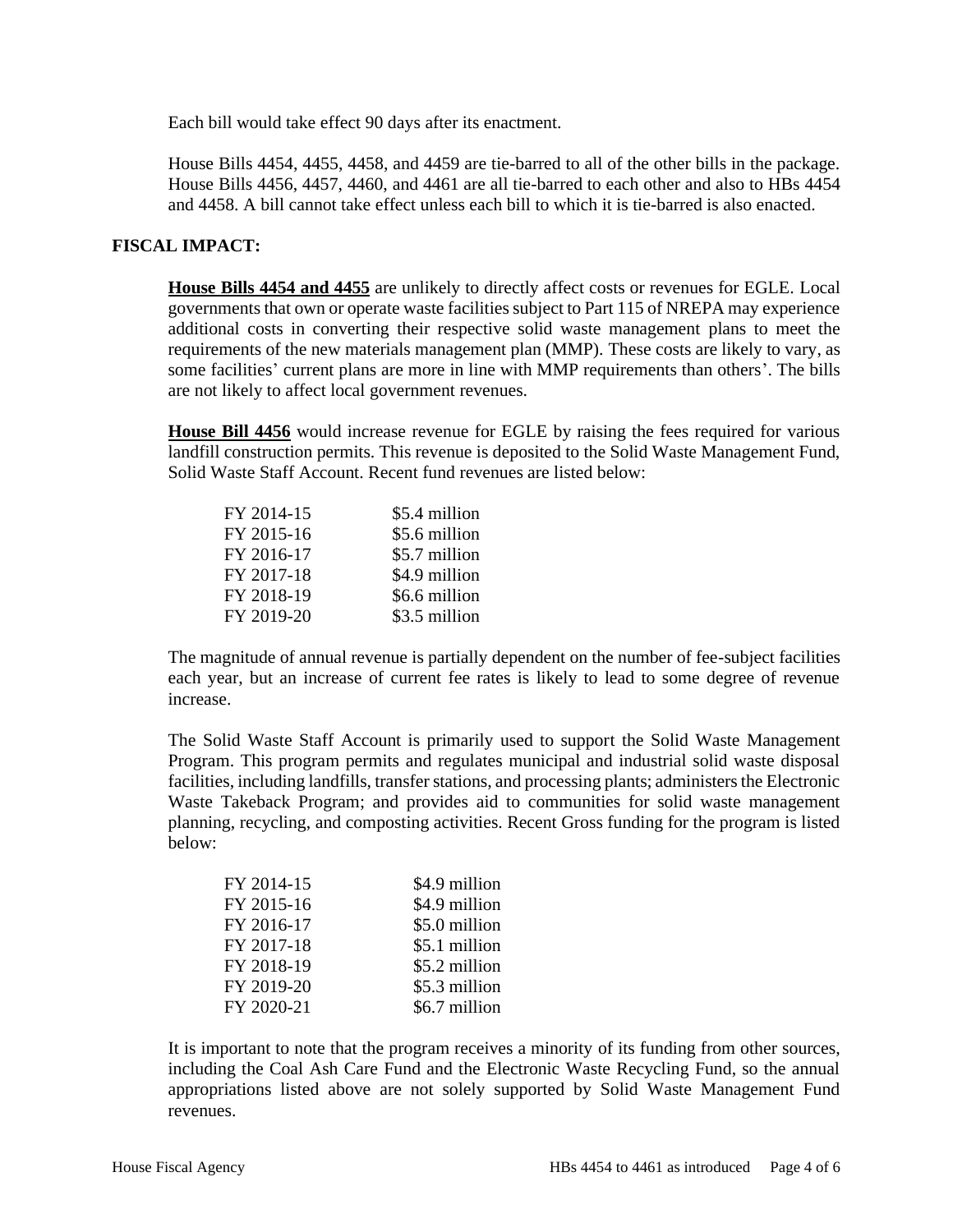The bill would also raise fees for various landfill operating permits. This revenue is deposited to the Solid Waste Management Fund, Perpetual Care Account. The Perpetual Care Account is used for post closure maintenance and monitoring at disposal areas that have been orphaned or not properly closed by the most recent owner or operator.

The bill would increase costs for local governments that own or operate facilities that are subject to the aforementioned fees.

House Bill 4456 would also have an indeterminate fiscal impact on the state and on local units of government. Currently, under section 11549 of NREPA, unless otherwise stated, a person who violates any provision within Part 115 of the act is guilty of a misdemeanor punishable by a fine, or jail time if in default of payment of fine and costs. New misdemeanor convictions would increase costs related to county jails and/or local misdemeanor probation supervision, and fewer misdemeanor convictions would reduce those costs. Costs of local incarceration in county jails and local misdemeanor probation supervision, and how those costs are financed, vary by jurisdiction. The fiscal impact on local court systems would depend on how provisions of the bill affected caseloads and related administrative costs. Any change in penal fine revenue received from misdemeanor convictions would affect funding for public and county law libraries, which are the constitutionally designated recipients of those revenues. Revenue collected from the payment of civil infraction penalties is used to support public and county law libraries, and, under section 8827(4) of the Revised Judicature Act, \$10 of the civil fine would be deposited into the state's Justice System Fund, so revenue to the state would be increased. Justice System Fund revenue supports various justice-related endeavors in the judicial branch, the Departments of State Police, Corrections, Health and Human Services, and Treasury, and the Legislative Retirement System. Because there is no way to determine the number of violations that would occur under provisions of the bill, it is not possible to estimate the amount of additional costs or revenue to the state or to local units.

**House Bill 4457** may increase costs for local governments that own or operate materials utilization facilities, including materials recovery facilities or composting facilities, by requiring a financial assurance of at least \$20,000 to be held until closure certification is received from EGLE. All facilities subject to Part 115 are required to maintain a financial assurance until EGLE certifies facility closure which may represent a cost increase to certain local governments.

**House Bill 4458** would have an indeterminate fiscal impact on the state and on local units of government. Currently, under section 11549 of NREPA, unless otherwise stated, a person who violates any provision within Part 115 of the act is guilty of a misdemeanor punishable by a fine, or jail time if in default of payment of fine and costs. New misdemeanor convictions would increase costs related to county jails and/or local misdemeanor probation supervision, and fewer misdemeanor convictions would reduce those costs. Costs of local incarceration in county jails and local misdemeanor probation supervision, and how those costs are financed, vary by jurisdiction. The fiscal impact on local court systems would depend on how provisions of the bill affected caseloads and related administrative costs. Any change in penal fine revenue received from misdemeanor convictions would affect funding for public and county law libraries, which are the constitutionally designated recipients of those revenues. Revenue collected from the payment of civil infraction penalties is used to support public and county law libraries, and, under section 8827(4) of the Revised Judicature Act, \$10 of the civil fine would be deposited into the state's Justice System Fund, so revenue to the state would be